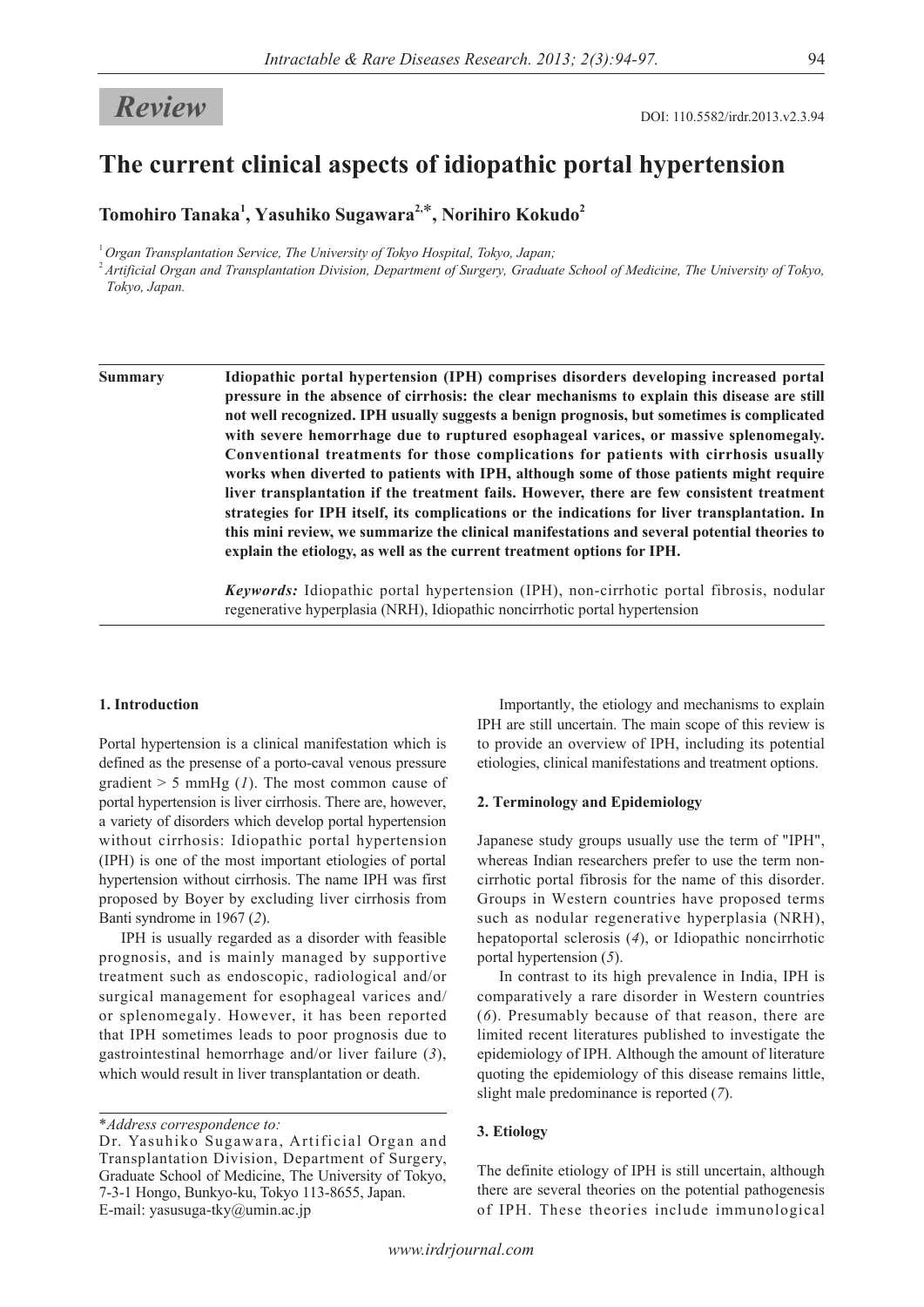disorders, infections, and genetic variants. There is another potential theory that IPH is associated with prothrombotic disorders ("Thrombosis theory") (*8,9*), but this theory is very controversial and still needs to be investigated: however, the pathogenesis of IPH seems to be multifactorial.

### 3.1. *Immunological disorders*

Disease in patients with IPH is sometimes complicated by progressive systemic sclerosis (PSS), systemic lupus erythematosus (SLE) and/or mixed connective tissue disease (MCTD), and hyper-gammaglobulinemia and autoantibodies are frequently seen which suggests underlying autoimmunological disorders in IPH (*10- 12*). It has been reported that the strong expression of HLA-DR or VCMA-1 in endothelial cells of portal branches were seen in patients with IPH, which suggests the vascular endothelial cell could be the target of autoimmunity (*13,14*).

#### 3.2. *Infections*

Chronic exposure to antigenemia of intestinal origin causes inflammatory reactions in portal tracts, which may trigger the histopathological changes that eventually result in IPH. This theory could be supported by the fact that IPH is frequently seen in patients from comparatively low socioeconomic areas, because abdominal infection at birth or in early childhood may play an important role to establish this potential mechanism (*15*). In addition, injection of Escherichia coli into the portal vein in an animal model was reported to contribute to the development of IPH-like symptoms (*16*).

#### 3.3. *Genetic Disorders*

There are several reports mentioning that patients with IPH sometimes are observed with familial aggregation (*17,18*) or among a group of patients with congenital disorders such as "Adams-Oliver" syndrome (*19,20*) or Turner's syndrome (*21*). This fact suggests that IPH could be associated with a potential genetic background.

#### **4. Diagnosis and clinical manifestations**

The diagnosis of IPH is a challenge, as there are no guidelines or consensus on the diagnosis of this disease, so far. Difficulties also are related to the fact that this disease is rarely seen in daily practice, and physicians who first see portal hypertension usually suspect underlying liver cirrhosis (*22*).

Patients might present with episodes such as gastrointestinal bleeding (esophageal varices) and/or left upper quadrant discomfort/pain (splenomegaly). It is rare to see significant ascites at the initial presentation even

in the context of developed portal hypertension. Those patients could have abnormal liver tests, and undergo ultrasonography. The findings of ultrasonography for patients with IPH are characterized by a thick wall of the portal vein and a nodular liver surface (*23-25*), which is, however, frequently seen in those with liver cirrhosis as well. Differentiation between IPH and liver cirrhosis seems difficult without liver biopsy. Recent reports suggested the usefulness of transient elastgraphy as a potencial surrogate of liver biopsy by estimating liver stiffness (*5*).

As for the prognosis of IPH, it has been considered to be a benign disorder as long as the main complications such as esophageal varices and hypersplenism are successfully controlled, mainly because of preserved liver synthetic functions. The 5-year death rate was reported to be close to 0% (*6*), however, a more recent study showed an inferior survival rate (78% survival rate at 5 years) compared to the general population (*26*). The mortality due to acute hemorrhage in IPH is significantly lower than that observed in those with liver cirrhosis (*8,27,28*), however, the management of esophageal varices is one of the most important factors in following those with IPH, as variceral bleeding is the dominant cause of death in these patients (*29*). Once the patients with IPH develop ascitis, the prognosis is reported to be poor (*26*). As for the predictive factors of survival of patients with IPH, Eapen *et al*. recently has reported that older age at first presentation with IPH, hepatic encephalopathy, and portal vein thrombosis were associated with reduced transplant-free survival *(30*). Several reports have been published mentioning liver transplantation in patients with IPH: the indications were unsuccessful treatment for portal hypertension, hepatic encephalopathy, hepatopulmonary syndrome, and/or liver failure (*22,31*).

#### **5. Pathological findings of IPH**

The liver is often atrophic due to drop off of the peripheral liver. Those findings are usually seen in the late stage of IPH, not in the early stage. Along with liver atrophy, several stages of portal sclerosis could appear. Portal vein or its medium/large branch could be dilated or thickened. Because of the abnormal intrahepatic blood flow, hyperplastic nodules such as nodular regenerative hyperplasia (NRH) or partial nodular transformation (PNT) are often seen. At autopsy, obliterating thrombosis in medium to large portal branches is extensively detected. Based on these findings, Nakamura *et al.*  proposed a staging system for IPH which is graded from 1 to 4 according to the degree of disease progression based on the histopathological findings (*32*).

#### **6. Treatment options**

As noted above, the main complications of IPH are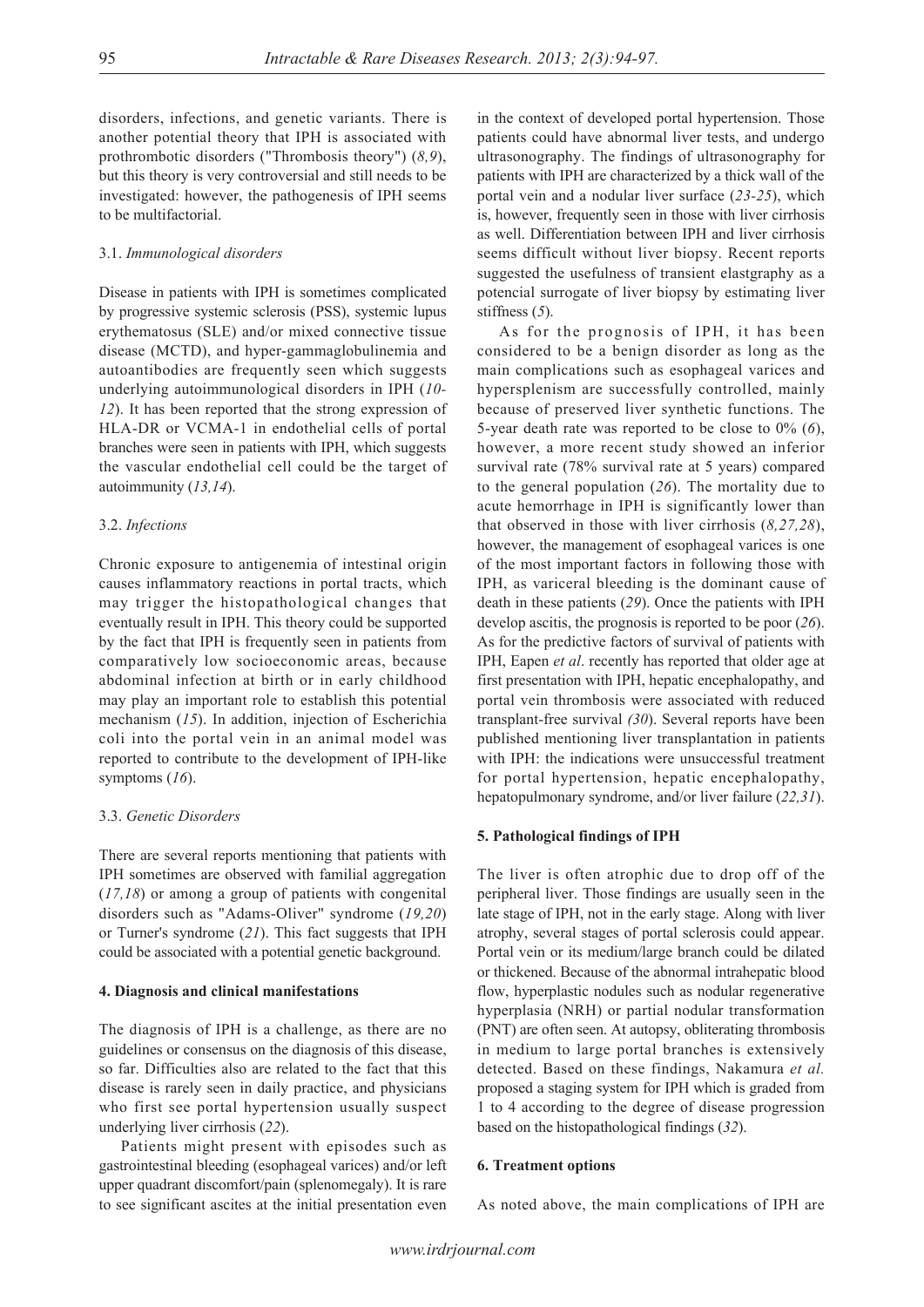represented as esophageal varices and hypersplenism.

## 6.1. *Esophageal varices, gastric varices and portal hypersentive gastropathy*

Most of (90%) the patients with IPH develop esophageal varices (*33*). The esophageal varices in IPH patients are characterized by several specific features. As the wall of the variceal vein (as well as portal vein) is thicker than the varices seen in cirrhotic patients, the varices rarely show a red-color sign. The rate of rupture should be less in IPH patients than cirrhotic patients. Firm evidence of treatment of esophageal varices in IPH patients is limited. Endoscopic sclerotherapy was reported to be effective in controlling ruptured esophageal varices (*34*). Endoscopic variceal ligation (EVL) is not recognized as the standard of care in this setting due to lack of scientific evidence so far, although it is widely applied in the clinical situation because of the proven superiority of EVL to sclerotherapy in controlling esophageal varices of cirrhotic patients (*35*).

Portal hypertension in IPH patients, again, is characterized by the preserved liver synthetic function, and the mechanisms of portal hypertension in cirrhotic patients are different because of a liver that remains functioning: hyper-dynamic mesenteric circulation and imbalance in vasoactive mediators should not be observed in IPH. This means that conventional medical treatment for cirrhotic patients such as beta-blockers (*36*) and angiotensin II receptor antagonists (*37*) should not be applied equally to patients with IPH due to this mechanism difference. There is one small study which reported the inferiority of medical therapy to endoscopic ligation for the prevention of rebleeding in those with IPH (*38*).

Gastric varices and portal hypertensive gastropathy are (PHG) less frequently seen in IPH patients than esophageal varices. Gastric varices was reported to be found in one fourth of the Indian IPH patiens (*39*). In patients with liver cirrhosis, nonselective beta-blockers have been shown to suppress blood flow of gastric mucosa, and seems effective in preventing recurrent bleeding from PHG (*40*).

#### 6.2. *Hypersplenism*

Pancytopenia and severe hypersplenism is now considered as one of the most important indications for splenectomy or partial splenic embolizationin (PSE), because those therapies have been demonstrated to decrease portal hypertension in these patients (*41, 42*).

### **7. Conclusion**

IPH is a heterogenous disorder with varying clinical pictures, including (a)symptomatic splenomegaly and variceal bleeding. The etiology IPH still needs to

be clarified, and there is no consensus on treatment options for IPH itself or complications such as variceal bleeding or massive splenomegaly. The patients have a relatively well-preserved liver function, but further investigation of its etiology and more detailed clinical characterization is warranted, because some group of patients with IPH may develop into a critical prognosis which might require liver transplantation.

#### **References**

- 1. Sanyal AJ, Bosch J, Blei A, Arroyo V. Portal hypertension and its complications. Gastroenterology. 2008; 134:1715- 1728.
- 2. Boyer JL, Sen Gupta KP, Biswas SK, Pal NC, Basu Mallick KC, Iber FL, Basu AK. Idiopathic portal hypertension. Comparison with the portal hypertension of cirrhosis and extrahepatic portal vein obstruction. Ann Intern Med. 1967; 66:41-68.
- 3. Sawada S, Sato Y, Aoyama H, Harada K, Nakanuma Y. Pathological study of idiopathic portal hypertension with an emphasis on cause of death based on records of Annuals of Pathological Autopsy Cases in Japan. J Gastroenterol Hepatol. 2007; 22:204-209.
- 4. Mikkelsen WP, Edmondson HA, Peters RL, Redeker AG, Reynolds TB. Extra- and intrahepatic portal hypertension without cirrhosis (hepatoportal sclerosis). Ann Surg. 1965; 162:602-620.
- 5. Schouten JN, Garcia-Pagan JC, Valla DC, Janssen HL. Idiopathic noncirrhotic portal hypertension. Hepatology. 2011; 54:1071-1081.
- 6. Sarin SK, Kapoor D. Non-cirrhotic portal fibrosis: Current concepts and management. J Gastroenterol Hepatol. 2002; 17:526-534.
- 7. Sama SK, Bhargava S, Nath NG, Talwar JR, Nayak NC, Tandon BN, Wig KL. Noncirrhotic portal fibrosis. Am J Med. 1971; 51:160-169.
- 8. Hillaire S, Bonte E, Denninger MH, Casadevall N, Cadranel JF, Lebrec D, Valla D, Degott C. Idiopathic noncirrhotic intrahepatic portal hypertension in the West: A re-evaluation in 28 patients. Gut. 2002; 51:275-280.
- 9. Matsutani S, Maruyama H, Akiike T, Kobayashi S, Yoshizumi H, Okugawa H, Fukuzawa T, Kimura K, Saisho H. Study of portal vein thrombosis in patients with idiopathic portal hypertension in Japan. Liver Int. 2005; 25:978-983.
- 10. Nakanuma Y, Nonomura A, Hayashi M, *et al*. Pathology of the liver in "idiopathic portal hypertension" associated with autoimmune disease. The Ministry of Health and Welfare Disorders of Portal Circulation Research Committee. Acta Pathol Jpn. 1989; 39:586-592.
- 11. Saito K, Nakanuma Y, Takegoshi K, Ohta G, Obata Y, Okuda K, Kameda H. Non-specific immunological abnormalities and association of autoimmune diseases in idiopathic portal hypertension. A study by questionnaire. Hepatogastroenterology. 1993; 40:163-166.
- 12. Tsuneyama K, Harada K, Katayanagi K, Watanabe K, Kurumaya H, Minato H, Nakanuma Y. Overlap of idiopathic portal hypertension and scleroderma: Report of two autopsy cases and a review of literature. J Gastroenterol Hepatol. 2002; 17:217-223.
- 13. Terada T, Nakanuma Y, Obata H. HLA-DR expression on the microvasculature of portal tracts in idiopathic portal